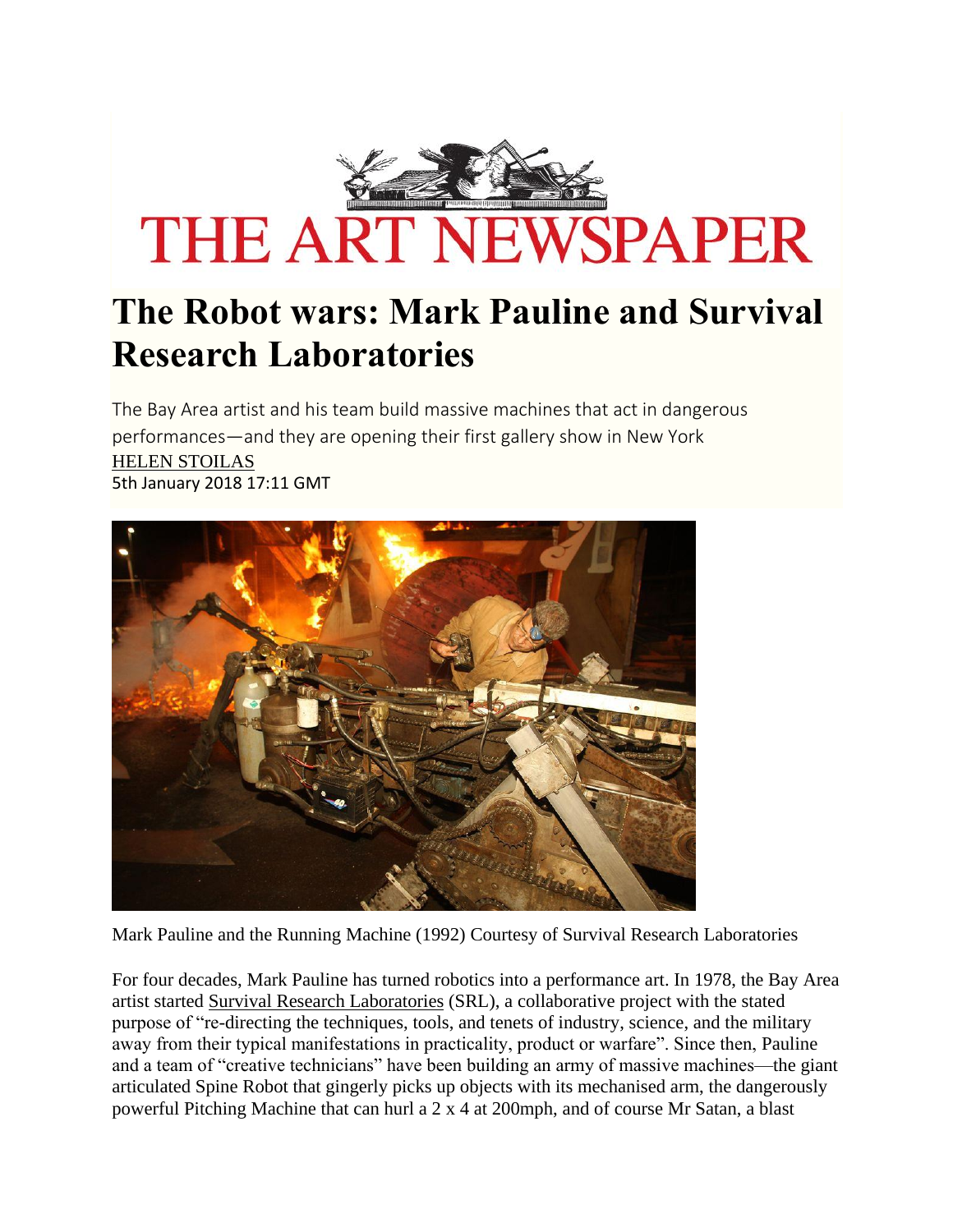furnace with a human face that shoots flames from its eyes and mouth. These are used in performances that inspire equal parts awe, excitement and fear. Pauline and the SRL team are in New York this week for their first major gallery show at Marlborough Contemporary, [Fantasies](http://www.marlboroughcontemporary.com/exhibitions/survival-research-laboratories)  [of Negative Acceleration Characterized by Sacrifices of a Non-Consensual Nature,](http://www.marlboroughcontemporary.com/exhibitions/survival-research-laboratories) opening on Saturday 5 January, with performances starting at 4pm. We spoke to the artist from his studio in Petaluma.

#### **The Art Newspaper: These machines are meant to have their own life, they're independent actors in a way?**

Mark Pauline: Actually, they're just meant to replace human performers in the events that we stage. They're good at that. I've been able to design shows and come up with ideas for machines that somehow people have accepted over the years as being capable of generating live performances, as opposed to them just being sculptures. So it's too late for people to decide that's not true. It's been 40 years since we started SLR.

We're going to be doing some fun stuff for the opening. I have always been fascinated with the whole right and left wing. With progressives, it's more about an accelerated world where things change quickly, and the reactionaries are people who are trying to stop change. So it's "negative acceleration".

I thought it might be fun to physically represent that concept with SRL machines. There will basically be the Pitching Machine shooting boards into a box that's heavily armored and with very thick bulletproof glass. It will be sacrificing small robots and obliterating them.

As an artist, it's more exciting to think of yourself working in a super right-wing dictatorship where you can't say anything directly and everything has to be implied. Like in the old Soviet Union. I decided to pretend it's really dangerous—I mean, at least it's not yet. We are still in a place where you don't have to worry about that [in the US]. I think it's more fun to make implicit statements. So the theme of the show is in keeping with that. I'm not out there saying anything direct, but I think the message is clear that I am on the side of acceleration.

## **There is a certain point where you can't really get in the way of progress, can you? You're either going to join or be left behind.**

 happen, but will that be what you intended? You can get in the way in the sense of, you can stand in front of the train. Something will

The subtitle of the show is "characterized by sacrifices of a nonconsensual nature". I always try to make the titles for the shows real artsy, but also representative of a public consciousness, what people are thinking about. It seems like people are thinking a lot about nonconsensual things and about a fear of going backwards. So in the show, we are able to physically represent these ideas in a very emphatic format, because we have all of this equipment.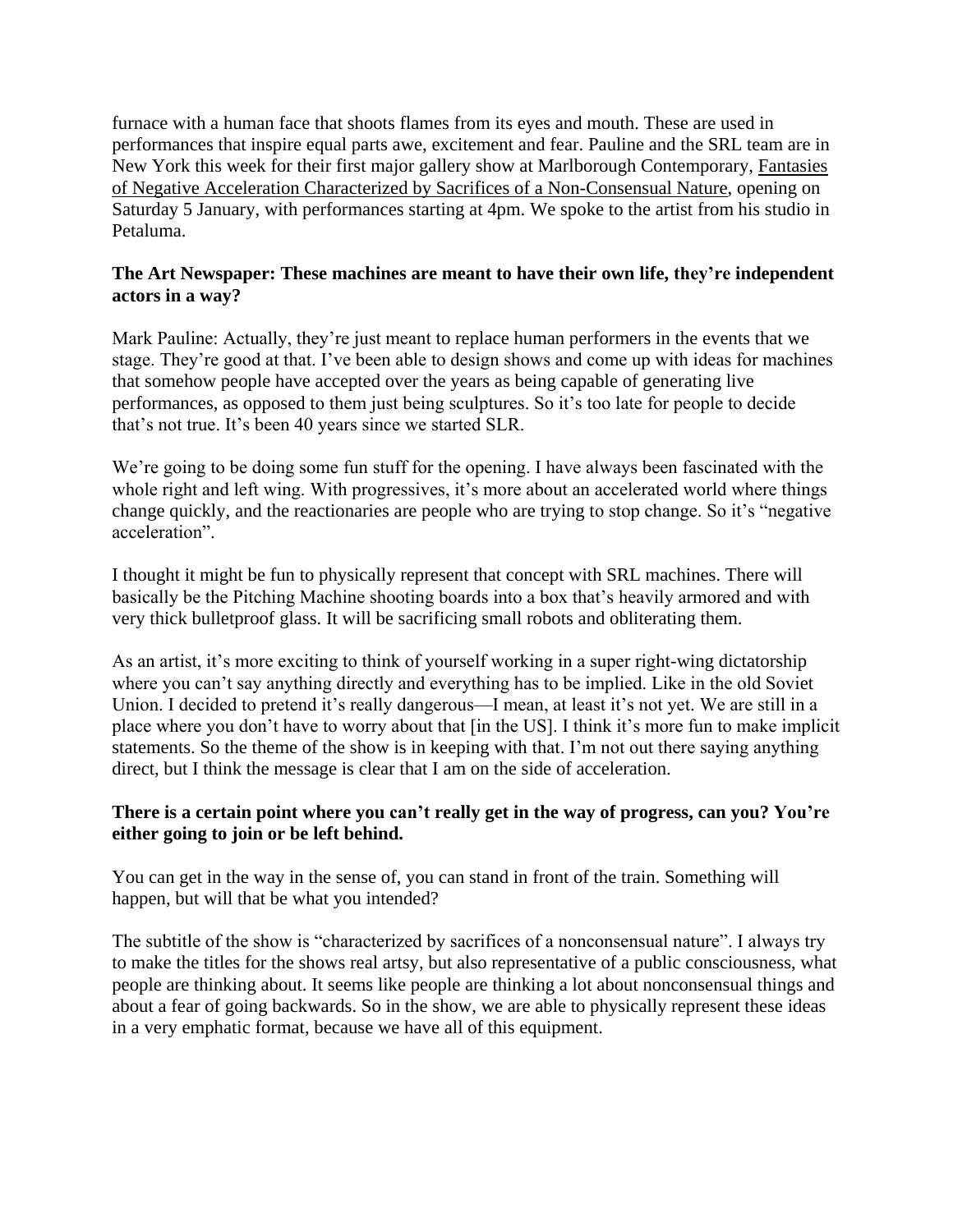The SLR performances are sort of a series of sight gags. This is a smaller production, but there will be some stuff happening out in the street in front of the gallery, which is another variation on the theme of sacrifice.



Spine Robot in a performance in San Francisco Courtesy of Survival Research Laboratories

## **Is it true that this the first time that these kinds of works are being presented in a gallery setting?**

Well, it is basically true. We've shown little bits and pieces in San Francisco. But that was just for a couple of days. That wasn't a five-week run at a major gallery. That was more of a pop-up kind of thing, and it was also connected with a performance in the city. This is on another level. Galleries where you might potentially be able to sell a piece of equipment or a piece of art like this, they don't really exist in San Francisco. That's probably why people like me and other artists have developed more ad hoc approaches to exhibiting their work.

## **Are you hoping that the machines will sell here in New York?**

 robots and machines that I've built here and that have been made here. So, yeah, I wouldn't It's a beautiful thought. I have 11,000 square feet of warehouse space, and it's completely full of mind—I mean, just from a purely practical standpoint of space, because we essentially have a modern factory here, with all the computer-controlled equipment and design software, we can produce these things really quickly here—I would like to have more room, and I would like not to have to do any work other than this work.

SRL at XFF Teaser Reel #4b Survival Research Labs LA 2012 Genuine Survival Research Labs

## **What other work do you do?**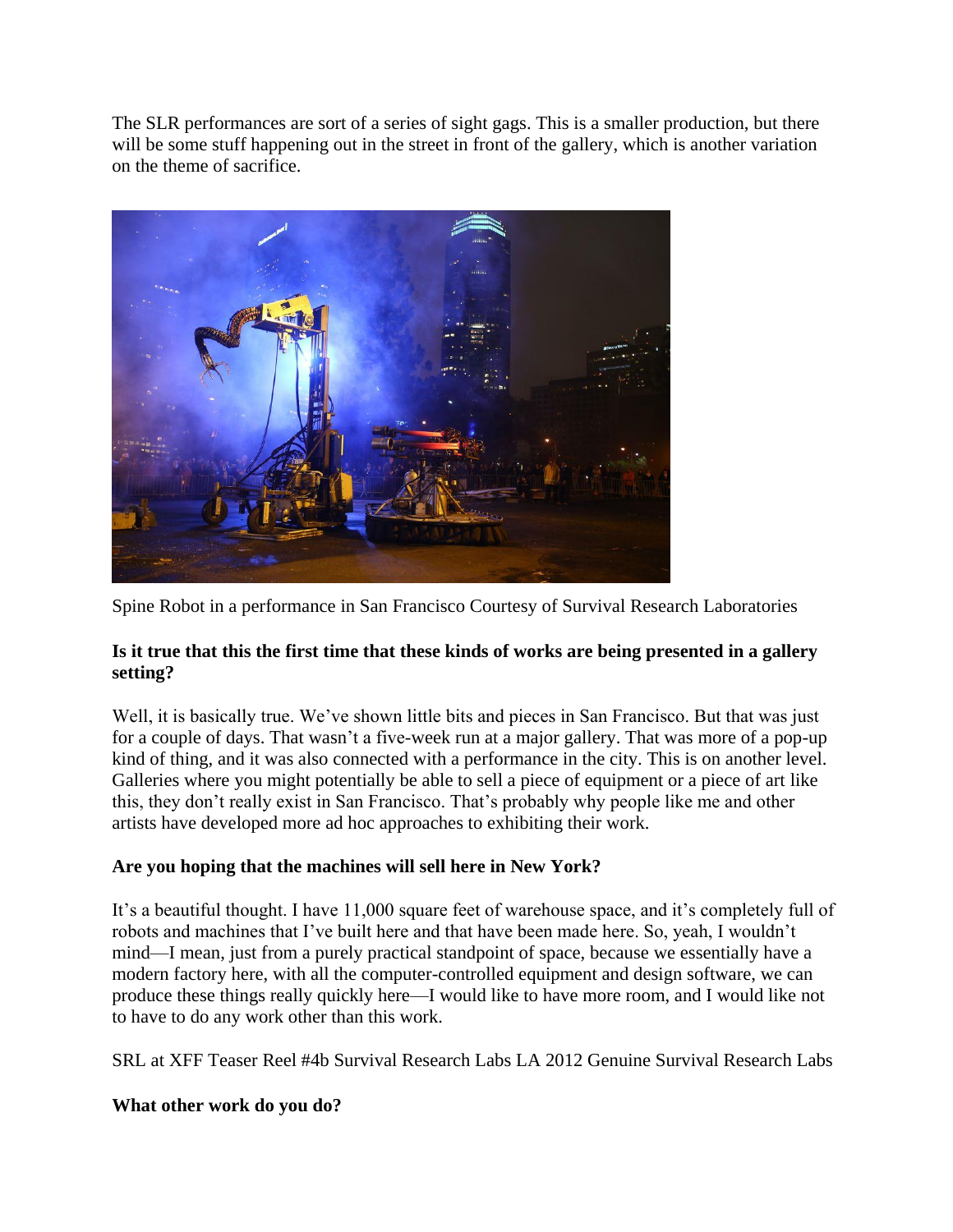I've always funded SRL myself, personally. I don't have a trust fund or any other means of income other than working. So I've just figured out ways—I mean, the flows of capital are so extreme that even someone like me, who is an art weirdo, a marginal character, can get arbitrary amounts of money.

 can come in and knows what all the equipment is and can purchase it and repair it and then put it I ended up becoming a kind of go-to person in the Bay Area for companies that have excess assets, which means high tech companies are shutting down labs, and they need somebody who back on the market and not scrap it.

That's become a very popular way of doing business with your excess equipment, when you don't need it anymore, but you want to get it off your books for one reason or another. Sometimes I just buy entire businesses. I'm the guy that, if you see me walking in the door of your company, you know basically it's over.

#### **You're like a secondary market dealer, almost, for technology.**

Yeah, kind of. The problem that those companies have when they tried to do that is that there is no one really—I call it the beige box syndrome—no one really knows what anything is except for the scientists who were using. But I have educated myself, and I'm pretty good with technology, and I have a good memory. I can read manuals. I think that's the important thing these days if you're doing anything technical, if you can read manuals and you can read scientific papers, you are pretty much good to go.



The Pitching Machine (1999) Courtesy of Survival Research Laboratories

**What other projects are you working on now?**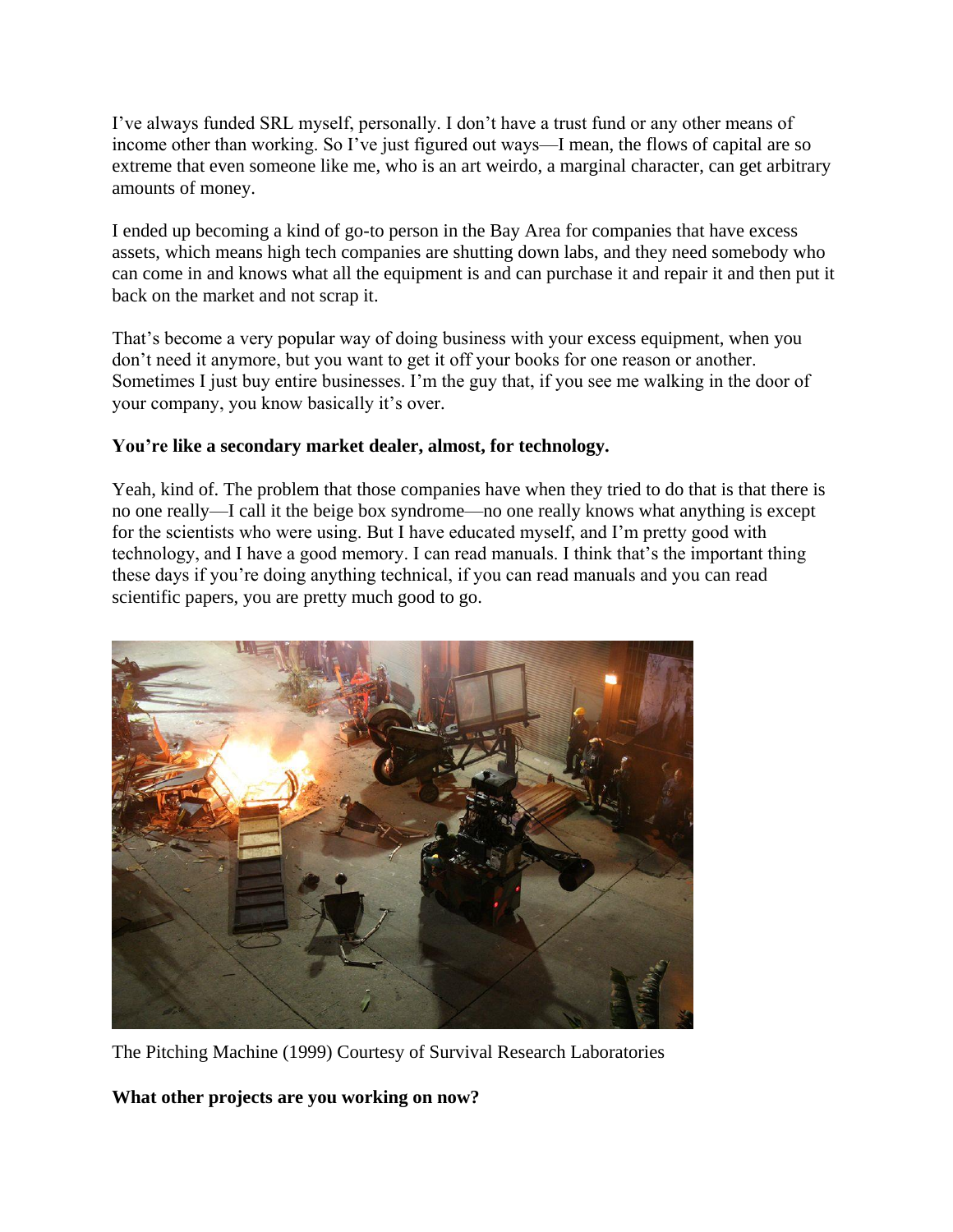like F35s. It's a type of combustion device that we are employing in this very small but very There is one particular machine that I will be working on after we install the show and come back to San Francisco. It's based on technology that is used in a few of the modern fighter jets, powerful flamethrower. I read about these new fuel vaporising models that were used in the F35, and I said: "Well, I've got to get some of those." They're very hard to get, because they are regulated technology. You're not allowed to buy it. It's considered a weapon of mass destruction. You have to sign pages and pages of documents. The companies can't actually sell them to you, they basically give them to you because they're not for sale.

The concern is that I guess the Russians or the Chinese could use the technology to create more efficient Tiger jet engines or cruise missile engines. It's very advanced fuel spray technology. I have an agreement with the company and the government that if someone came over here, I'd have to show them where all of the dozen nozzles that I have are. If I leave the country, I have to get a permit to leave the country with them. If I transfer ownership, I have to get a permit to transfer ownership, and that responsibility goes to the next person down the line.

The idea is to create a very hot and very large flame. The perfect flame does no work except create heat and light. The flame in your car engine is doing work. The idea here is to have a flame that does absolutely no work and is as hot as possible and very clean burning and very intense—it's hot enough to melt steel. And that's mounted on a very large industrial robot that can swing it around.

There's a whole vignette that's connected with that machine, where we have a large prop that is going to be incinerated by this flamethrower. We are going to do it underneath some of the monuments in San Francisco, like Coit Tower, at night, and I'm going to print out postcards. Since I moved here, I have always wanted to have art in those postcard stands that are all over San Francisco, like at Pier 39.

We will probably do one under the Golden gate Bridge, with the bridge in the background. That's a long-standing goal of mine here at SRL, to do something that could be distributed as a postcard. I don't know if the stores will accept them, but I bet they will.